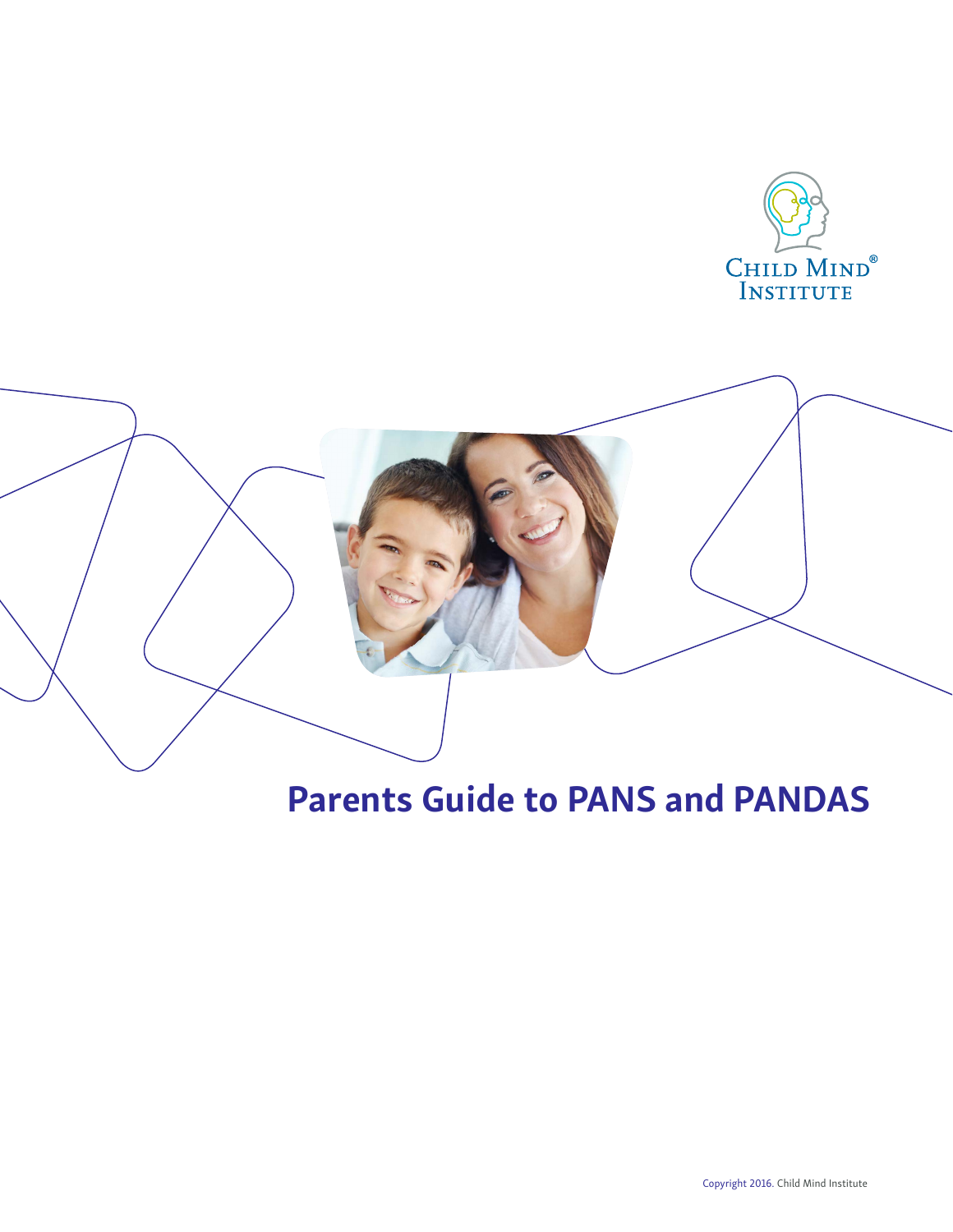## Parents Guide to PANS and PANDAS

PANS and PANDAS are severe forms of obsessive-compulsive disorder (OCD) that appear suddenly (acute onset) in young children, accompanied by other confusing and distressing symptoms. This guide explains how to recognize PANS and PANDAS, how they're diagnosed and what the recommended treatments are.

### What Is Acute Onset OCD?

For most children with OCD, symptoms come on gradually. At first a child is often able to hide both his fears and the rituals he develops to calm them. Eventually the fears become too overwhelming, and the rituals too time consuming, to conceal from parents.

But there is another kind of OCD in which full-blown symptoms come on virtually overnight, accompanied by other symptoms including tics, eating restriction, rage, depression and even suicidality — in children as young as three or four.

"Parents, with great reluctance, talk about their child being possessed, either by a demon or by aliens," says Dr. Susan Swedo, a pediatrician who has been studying the syndrome for decades.

#### What Are PANS and PANDAS?

When children suddenly develop full-blown OCD and these associated symptoms, it may be what's called PANS pediatric acute-onset neuropsychiatric syndrome. It's called "acute onset" because the behavior changes come on suddenly, reaching full-scale intensity within 24 to 48 hours. It's a syndrome because there are quite a few other symptoms that appear alongside the intense anxiety.

If the onset of these symptoms is linked to a strep infection, it's called PANDAS — pediatric autoimmune neuropsychiatric disorder associated with streptococcal infections — which is a subgroup of PANS. Some 86 percent of acute onset OCD cases are linked to strep. Children especially at risk are those who have what doctors call "occult" or hidden strep infections — that is, children who can be "carriers" of the infection but don't get symptoms themselves, and hence don't get treatment.

PANS cases have also been linked to other infections, including Lyme disease, mononucleosis, mycoplasma (walking pneumonia) and the flu (such as H1N1).

PANS and PANDAS are episodic disorders. Symptoms may disappear for extended periods then reappear, stimulated by a later exposure to strep of some other bacteria or virus. Symptoms may get increasingly severe with multiple recurrences.

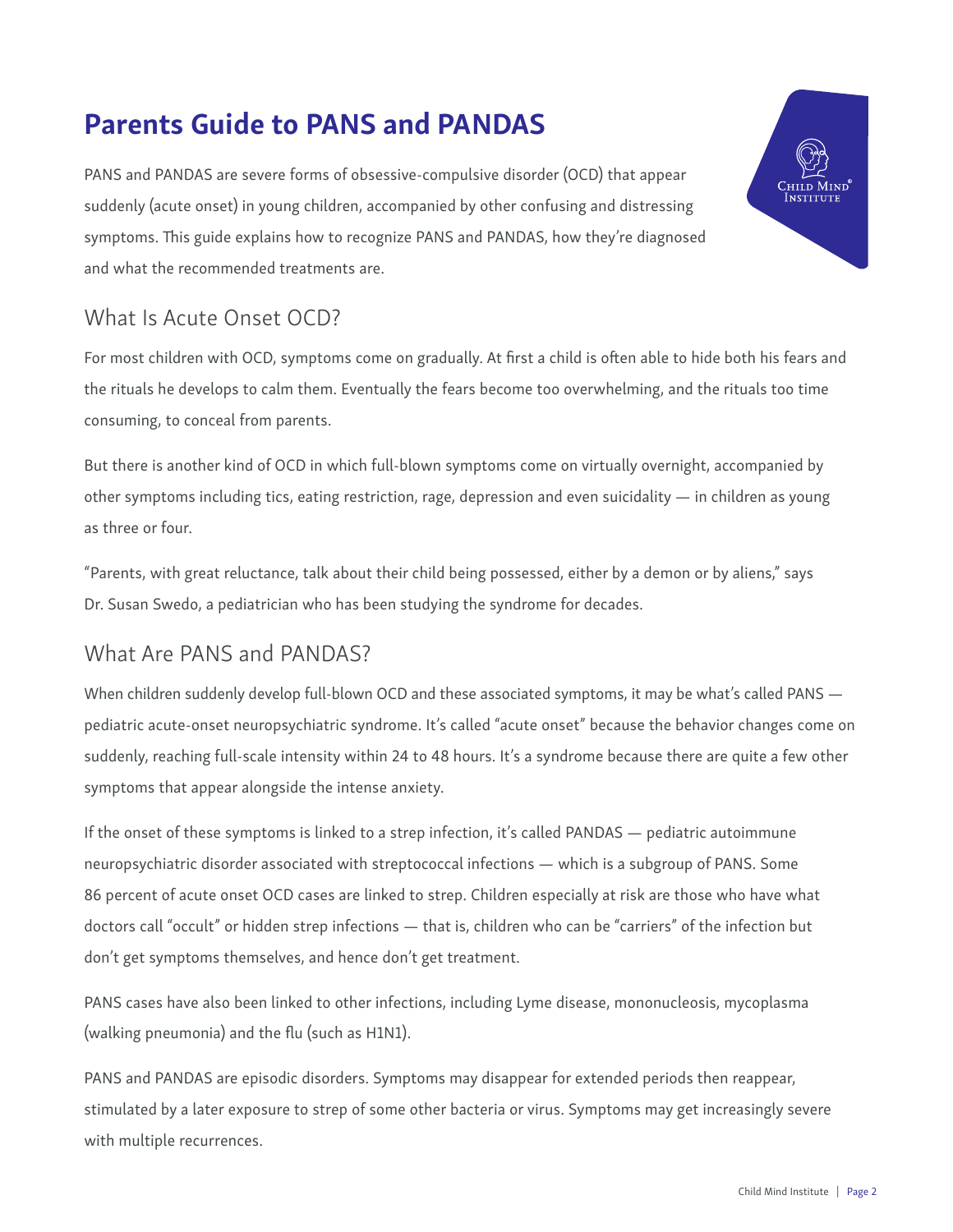#### Controversy Over Causes

While this syndrome has been recognized for decades, the link between the symptoms and an infection has been the subject of intense controversy, with some researchers and clinicians claiming insufficient evidence, and denying children treatment to fight the sometimes elusive infection.

But the medical community has coalesced around a clearer description of the symptoms, their causes and how they should be treated. This should make it easier for parents to get care for severely affected children.

Dr. Swedo, who heads the pediatrics and developmental neuroscience branch of the National Institute of Mental Health, first identified PANDAS in 1998, and has been in the vanguard of research and advocacy ever since. The larger category, PANS, was added in 2010 to account for cases that could not be linked definitively to strep infections.

There is now broad acceptance that PANDAS is, like rheumatic fever, a misdirected immune response to the strep bacteria, which mimics human heart or brain tissue. The immune system attacks the heart (in the case of rheumatic faver) or brain (in the case of PANDAS), causing this array of mental health symptoms.

#### What Does PANS Look Like in Children?

"What this is *not* is garden variety OCD, Tourette's, ADHD, conduct disorder anything else," explains Dr. Swedo. "We're talking about a six-year-old, sevenyear-old, maybe as young as three or four, who undergoes an *acute* behavioral change, a very, very dramatic onset."

Acute onset OCD might take the form of a child suddenly asking for constant reassurance, or engaging in endless handwashing. Many children with PANS become obsessive about food, severely restricting what they will eat because of acute fears of contamination, choking or vomiting. This can develop into anorexia, and can result in extreme weight loss, necessitating hospitalization and the use of a feeding tube.

Acute onset OCD might take the form of a child suddenly asking for constant reassurance, or engaging in endless handwashing.

Separation anxiety can also appear suddenly, sometimes so overwhelming that a 10-year-old, or even a 14-year-old suddenly has to start sleeping with his mother. And panic attacks are common. "In those first few days, the child is in a state of near-constant panic," Dr. Swedo adds. "These changes are not subtle."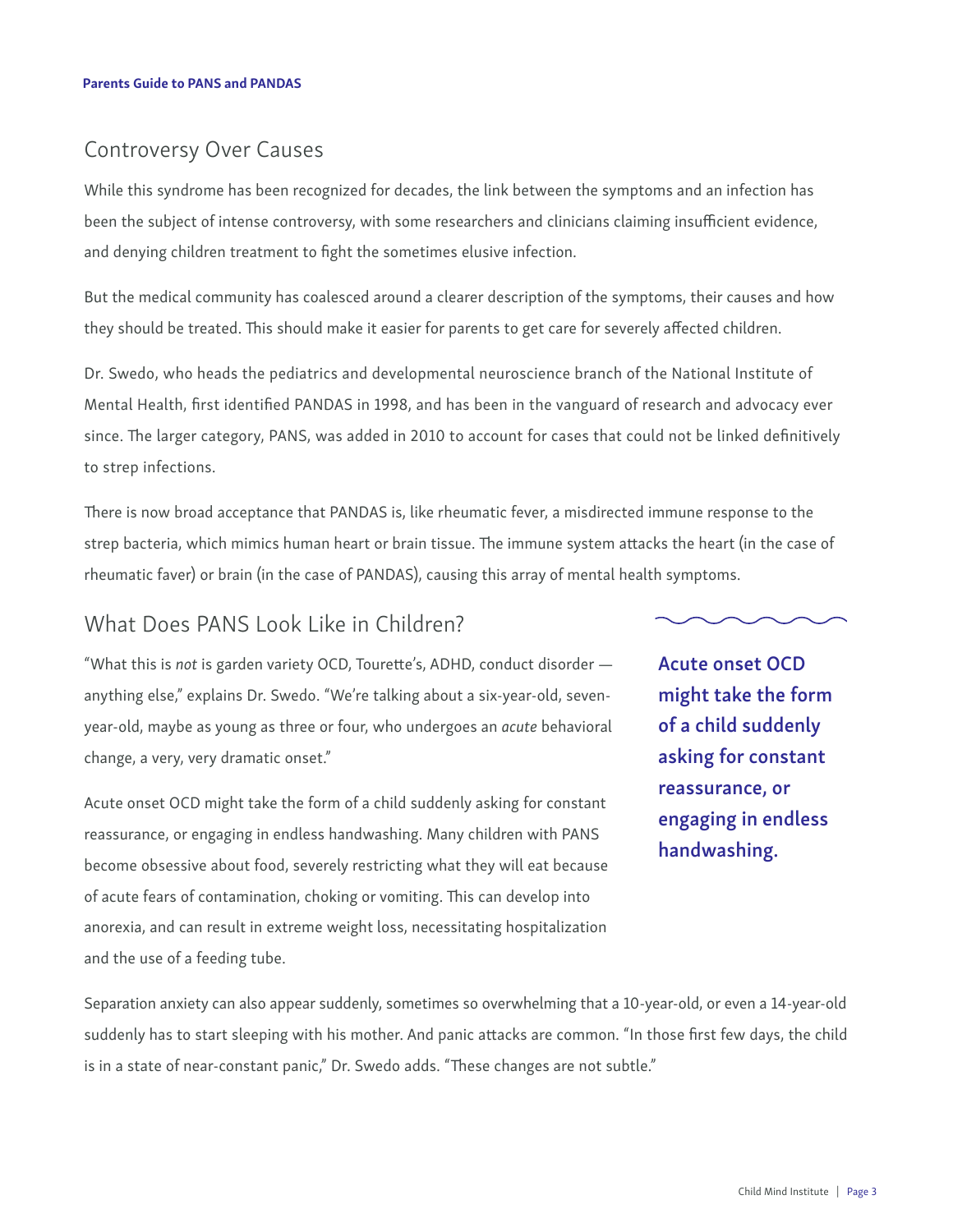#### What Are the Criteria for a PANS Diagnosis?

All children with the disorder have acute onset of OCD symptoms or eating restrictions. But they also have a debilitating and baffling set of other neurological symptoms with similarly sudden onset. To be diagnosed with PANS they must have two of the following seven criteria:

All children with PANS have acute onset of OCD symptoms or eating restrictions.

- Separation anxiety, panic, other forms of anxiety
- Behavioral regression: Kids suddenly acting much younger than they should for their age, such as reverting to baby talk
- Emotional lability: These children can be severely depressed, even suicidal
- Irritability, aggression and severely oppositional behaviors
- Deterioration in school performance: Sudden decline in math and reading competence, memory and concentration; increase in hyperactivity
- Motor or sensory abnormalities: Their handwriting and drawing deteriorates dramatically (also linked to regression), and they may be distressed by noise or light
- Somatic symptoms: These include sleep disturbances, bedwetting and other changes in urinary frequency or intensity

#### What Should You Do if You Think Your Child Has PANS?

Parents' first stop when they experience such a dramatic behavior change is usually the pediatrician, or in extreme cases, the emergency room, Dr. Swedo notes. She recommends that you refrain from insisting to the doctor that your child has PANS, and bringing along articles on the disorder as backup, since medical professionals tend to be skeptical of a parental rush to diagnosis.

The best way to present this, she says, is: "I'm really worried about my child's brain. There's been an abrupt change in his behavior. This is what I've seen at home. It's completely out of character." The goal, as she puts it, is to partner with the doctor in terms of let's figure it out together. PANS is one possible explanation for the sudden changes in behavior, but your physician will want to consider others as well.

In the past, pediatricians and other doctors have often dismissed families describing acute onset OCD, Dr. Swedo said, assuming that parents must have missed earlier, less severe symptoms. But PANS and PANDAS should now be much more widely recognized.

It's also good to check with your child's teacher or school to see if strep has been going around. A child doesn't have to have symptoms of strep to have an infection — some kids never get symptomatic.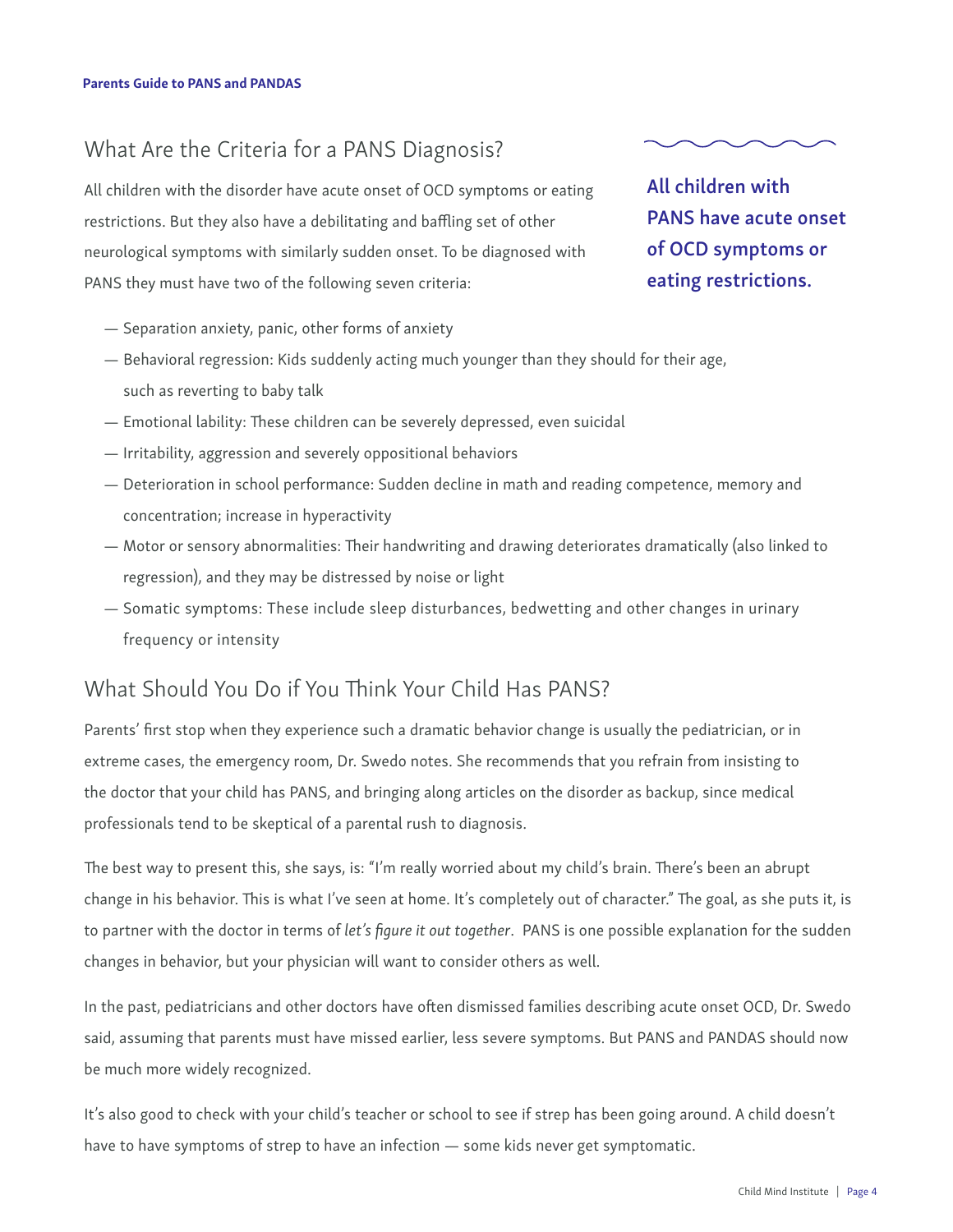#### What Should You Expect Your Doctor to Do?

If a child has urinary symptoms, Dr. Swedo recommends urinalysis and urine culture. She recommends a throat culture to look for strep, and an exam to see if an occult, or hidden, strep infection is observable.

If the rapid strep test is positive, she recommends a three-week course of antibiotics, to aggressively treat a possible sinus infection. Sinusitis is the trigger of symptoms for many kids, she says.

And Dr. Swedo also recommends that the pediatrician schedule a follow-up visit for three days later, to check in with the family. "The family stress is through the roof with this syndrome — by some measures higher than kids who've been diagnosed with leukemia," she notes. "So a physician treating the medical causes should also make a referral, immediately, to a psychologist or psychiatrist — whatever is available in your area."

Many children respond within the first week of the antibiotic treatment. The longer the symptoms have been active before the child starts treatment, the longer the response may take. If the symptoms disappear, you finish the course of antibiotics and then practice what Dr. Swedo calls "watchful waiting." Some kids, however, don't respond to the antibiotic treatment alone. And many will have later episodes when symptoms recur, triggered by another infection.

#### What Is the Treatment for Subsequent Episodes?

Treatment for recurrences of PANDAS involves targeting what Dr. Swedo calls the three S's: "the symptoms, the source and the system."

- The treatment for the symptoms OCD and other forms of severe anxiety is cognitive behavioral therapy (specifically, exposure and response prevention) and anti-depressant (also called anti-obsessional) medication, a selective serotonin reuptake inhibitor or SSRI. These treatments have been shown to be effective in reducing the symptoms, but they do not target the source of the problem.
- $-$  The treatment for the source  $-$  the infection  $-$  is another course of antibiotics.
- The system refers to the immune system, which is attacking the brain and generating these neuropsychiatric symptoms. The first-line treatment for the misfiring immune system is with IVIG, or intravenous immunoglobulin. IVIG is made from healthy blood plasma and is thought to balance the immune system. IVIG is recommended only for severe cases in which repeated courses of antibiotics combined with CBT and SSRIs were not successful in stopping the flare-up of symptoms.